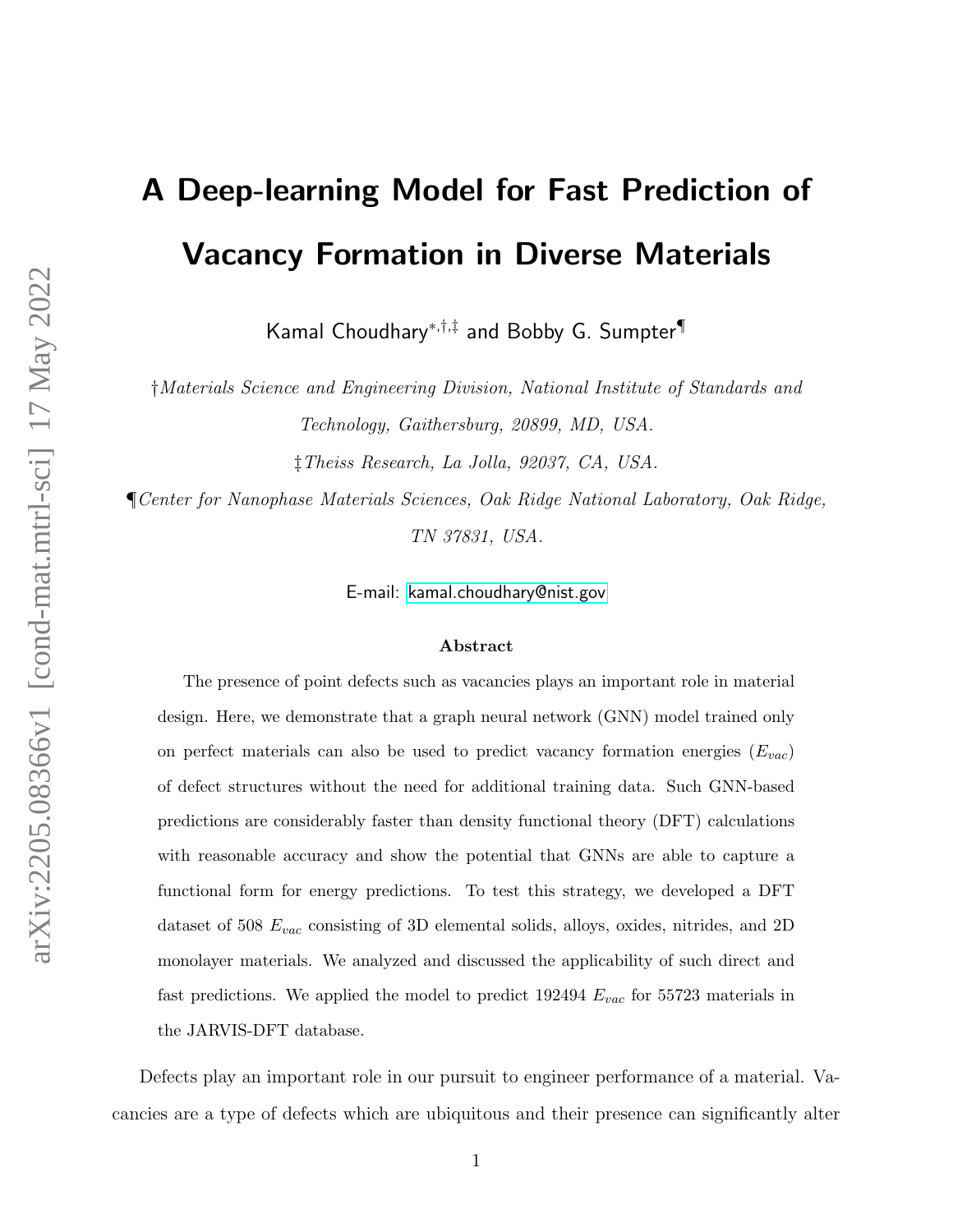catalytic, electronic, optoelectronic, electrochemical, diffusion, and neuromorphic proper-ties.<sup>[1](#page-10-0)[–10](#page-11-0)</sup> Experimentally vacancy formation energies can be determined using positron annihi-lation experiments.<sup>[11](#page-11-1)</sup> Theoretically, they can be computed using classical force-field  $(FF)^{12,13}$  $(FF)^{12,13}$  $(FF)^{12,13}$  $(FF)^{12,13}$ and density functional theory  $(DFT)^{2,14-17}$  $(DFT)^{2,14-17}$  $(DFT)^{2,14-17}$  $(DFT)^{2,14-17}$  $(DFT)^{2,14-17}$  calculations. However, such computation can be very computationally expensive and non-generalizable for DFT and FF based calculations respectively.

Recently, machine learning techniques have been proposed as a faster method for predicting defect energetics, but so far they still require time-consuming defect data generation for model training and limit the applicability and generalizability of the defect energetic pre-dictions.<sup>[18](#page-12-3)[–23](#page-13-0)</sup> Especially, graph neural network based deep-learning models  $24-27$  $24-27$  have become very popular for predicting materials properties and have been used for several bulk property predictions and their applicability needs to be tested for defect property predictions. Two key ingredients needed for accomplishing this task are: 1) a pretrained deep-learning model that can directly predict the total energy of perfect and defect structures, 2) a test DFT dataset of vacancy formation energies on which the DL model could be applied.

In this work, we demonstrate that the atomistic line graph neural network  $(ALIGNN)^{28}$  $(ALIGNN)^{28}$  $(ALIGNN)^{28}$ based total energy prediction model (trained on the JARVIS-DFT<sup>[29](#page-13-4)</sup> OptB88vdW energy per atom data for perfect bulk materials [29](#page-13-4)) can be directly used to predict vacancy formation energy of an arbitrary material with reasonable accuracy without requiring additional training data. The performance in terms of mean absolute error for the energy per atom model was reported as  $0.037$  eV in ref.<sup>[28](#page-13-3)</sup> Note that we do not train any machine learning/deep learning model in this work for defects and just used the model parameters for energy prediction that was developed and shared publicly in ref.<sup>[28](#page-13-3)</sup>

Developing a vacancy formation energy dataset can be extremely time-consuming and depends on several computational setup parameters such as supercell-size, choice of k-points, considering neutral vs. charged defects and selection of appropriate chemical potentials. For testing the strategy adopted in this work, we generated a DFT dataset of 508 entries with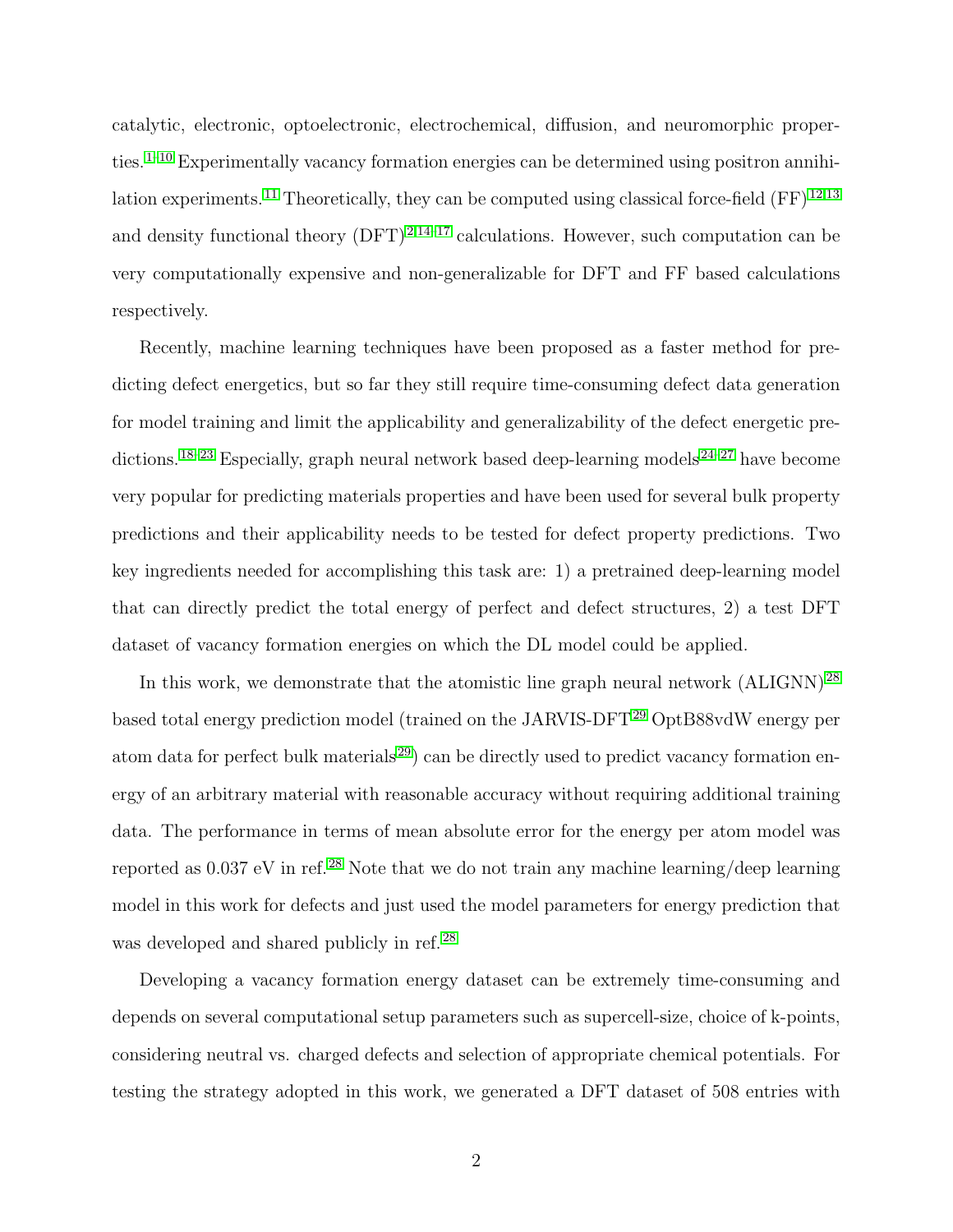charge neutral defects using a high-throughput approach. The dataset consists of elemental solids, oxide, alloy and 2D materials. In addition to predicting the vacancy formation energies, we analyze the trends, strengths and limitations of such predictions. Lastly, we used this strategy to develop a database of vacancy formation energies for all the materials in the JARVIS-DFT database. The deep-learning model, the DFT dataset and the workflow are made publicly available through the JARVIS (Joint Automated Repository for Various Integrated Simulations) infrastructure. [29](#page-13-4)

First, we discuss the generation of vacancy formation energy dataset that is used for testing the deep-learning model. We obtained stable elemental solids, binary alloys, oxides and 2D materials from the JARVIS-DFT dataset. We used at least  $8\;\AA$  lattice parameter constraints in x,y,z directions to build the supercell. We removed an atom with a unique Wyckoff position to generate the vacancy structure using the JARVIS-Tools package ([https:](https://github.com/usnistgov/jarvis) [//github.com/usnistgov/jarvis](https://github.com/usnistgov/jarvis)). The defect structures were then subjected to energy minimization using Optb88vdW functional  $30$  and projected augmented wave formalism  $31$  in Vienna Ab initio Simulation Package (VASP) package. [32](#page-14-2)[,33](#page-14-3) Please note commercial software is identified to specify procedures. Such identification does not imply recommendation by National Institute of Standards and Technology (NIST). We used the converged k-point and cut-off from the JARVIS-DFT dataset based on total energy convergence. [34](#page-14-4) We used an energy convergence of  $10^{-6}$  eV for energy convergence during the self-consistent cycle. Currently, we have 508 entries for the vacancies and the dataset is still growing.

For the deep-learning predictions, we used the recently developed atomistic line graph neural network (ALIGNN), [28](#page-13-3) which is publicly available at [https://github.com/usnistgov/](https://github.com/usnistgov/alignn) [alignn](https://github.com/usnistgov/alignn). ALIGNN has been used to train fast and accurate models for more than 65 properties of solids and molecules with high accuracy. [25,](#page-13-5)[28](#page-13-3)[,35](#page-14-5)[,36](#page-14-6) In ALIGNN, a crystal structure is represented as a graph using atomic elements as nodes and atomic bonds as edges. Each node in the atomistic graph is assigned 9 input node features based on its atomic species: electronegativity, group number, covalent radius, valence electrons, first ionization energy,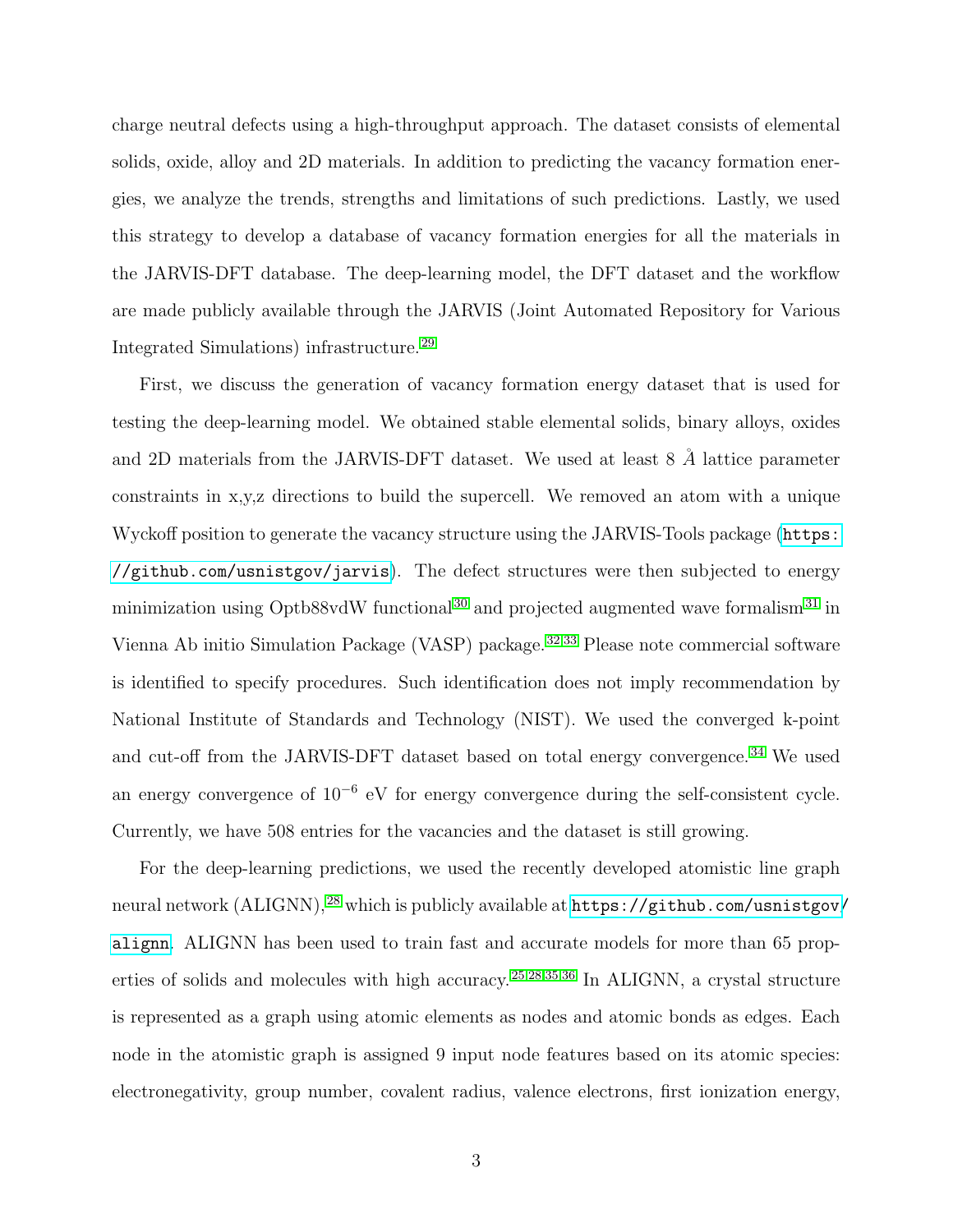electron affinity, block and atomic volume. The inter-atomic bond distances are used as edge features with radial basis function up to 8 Å cut-off and a 12-nearest-neighbor  $(N)$ . This atomistic graph is then used for constructing the corresponding line graph using interatomic bond-distances as nodes and bond-angles as edge features. ALIGNN uses edge-gated graph convolution for updating nodes as well as edge features using a propagation function  $(f)$  for layer (l), atom features (h), and node (i), details of which can be found in Ref.:<sup>[28](#page-13-3)</sup>

$$
h_i^{(l+1)} = f(h_i^l \{h_j^l\}_i)
$$
\n(1)

Unlike many other conventional GNNs, ALIGNN uses bond-distances as well as bondangles to distinguish atomic structures. The ALIGNN model is implemented in  $PvTorch<sup>37</sup>$  $PvTorch<sup>37</sup>$  $PvTorch<sup>37</sup>$ and deep graph library (DGL).  $^{38}$  $^{38}$  $^{38}$  A model to predict energy per atom was developed in Ref<sup>[28](#page-13-3)</sup> which will be used as an energy predictor for both perfect and defect structures in this work.



Figure 1: Analysis of vacancy formation energy dataset generated in this work. a) comparison of a subset of vacancy formation energy with respect to available experimental and previous DFT calculations from literature. Our dataset agrees very well with previously reported values. b) Data distribution of all the vacancy formation energy values. Most of the values are below 3 eV.

In Fig. 1 we analyzed the DFT database for vacancy formation energies developed in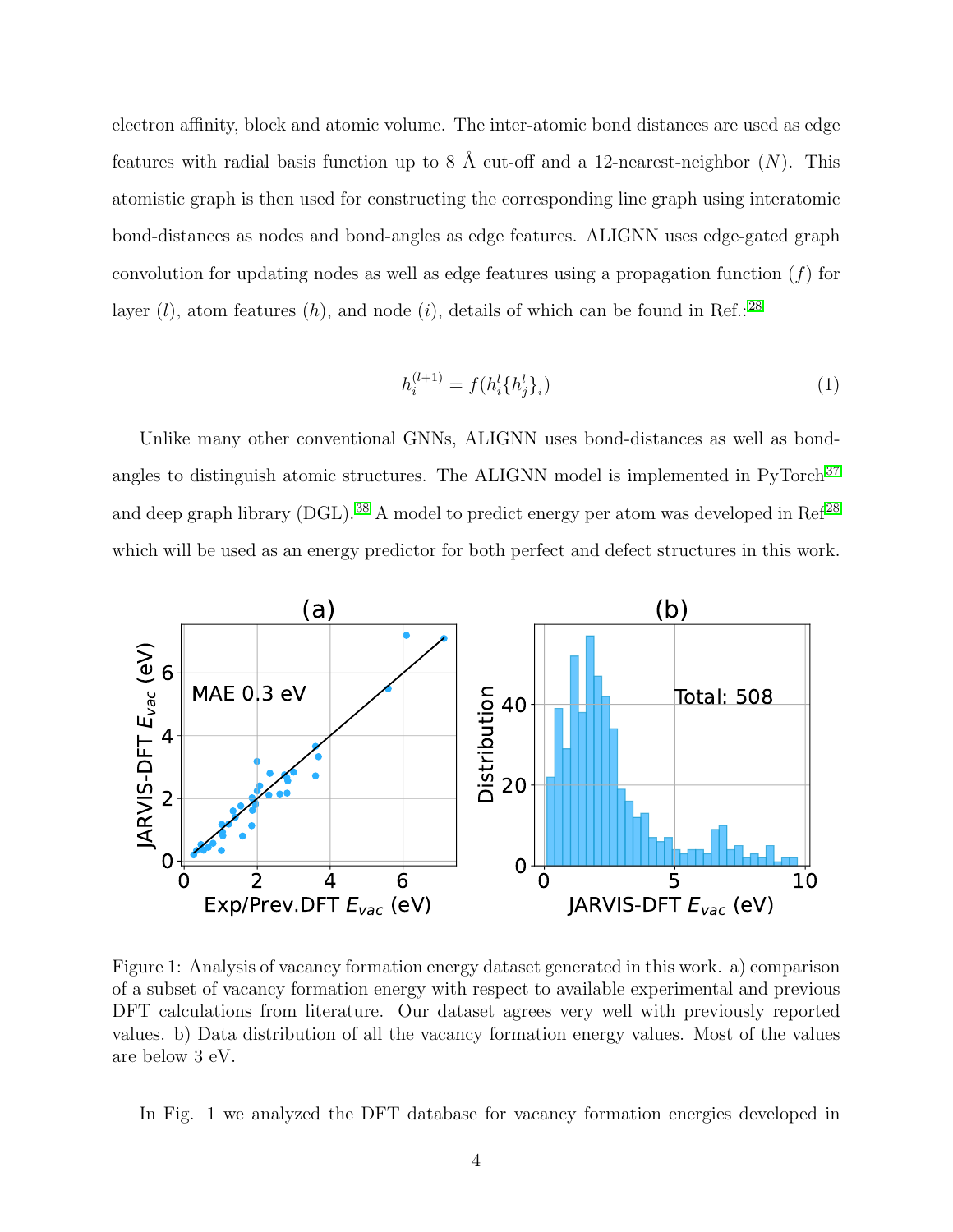this work. We used this dataset for testing purposes only. Although there have been several studies in generating vacancy formation energy dataset, a fully atomistic dataset consistent with bulk and vacancy energetics information is not available to our knowledge. Hence, we generated a DFT dataset for vacancies consisting of a wide variety of material classes such as elemental solids, 2D materials, oxides, and metallic alloys. We visualize the defect formation energies of materials in Fig. 1. As mentioned above, we only considered the charge neutral vacancies within a finite  $8 \text{ Å}$  cell size with OptB88vdW functional. The vacancy formation energy was calculated as

$$
E_{vacancy} = E_{defect} - E_{perfect} + \mu \tag{2}
$$

where,  $E_{vacancy}$  is the vacancy formation energy,  $E_{defect}$  is the energy of the defect structure with an atom missing,  $E_{perfect}$  is the energy of the perfect structure,  $\mu$  is the chemical potential used as energy per atom of the most stable structure of an element. The chemical potentials used in this work are provided in the supplementary information.

Currently, the vacancy formation energy dataset consists of 508 entries. We compare a subset of this dataset with available data from previous experimental and DFT-studies [14](#page-12-1)[,39–](#page-15-1)[43](#page-15-2) in Fig. 1a. We find an excellent agreement between our dataset and that from literature with a mean absolute error (MAE) of 0.3 eV. In Fig. 1b, we show the histogram of all the vacancy formation energy data. We find that most of the vacancy formation energy data lie below 3 eV. Depending on the type of engineering applications, either a high or low  $E_{vac}$ could be desirable.

Next, we used ALIGNN based pretrained total energy per atom model trained on the JARVIS-DFT dataset for predicting defect energy and perfect energy required for vacancy formation energy following Eq. 2. This model was trained using bulk energies for 55723 solids.<sup>[28](#page-13-3)</sup> The defect structures were generated by deleting an atom with a unique Wyckoff position without optimizing the atomic positions of other atoms in the defect structures. We used the same chemical potential for elements from the JARVIS-DFT as given in the supporting information. The comparison of ALIGNN based prediction with respect to DFT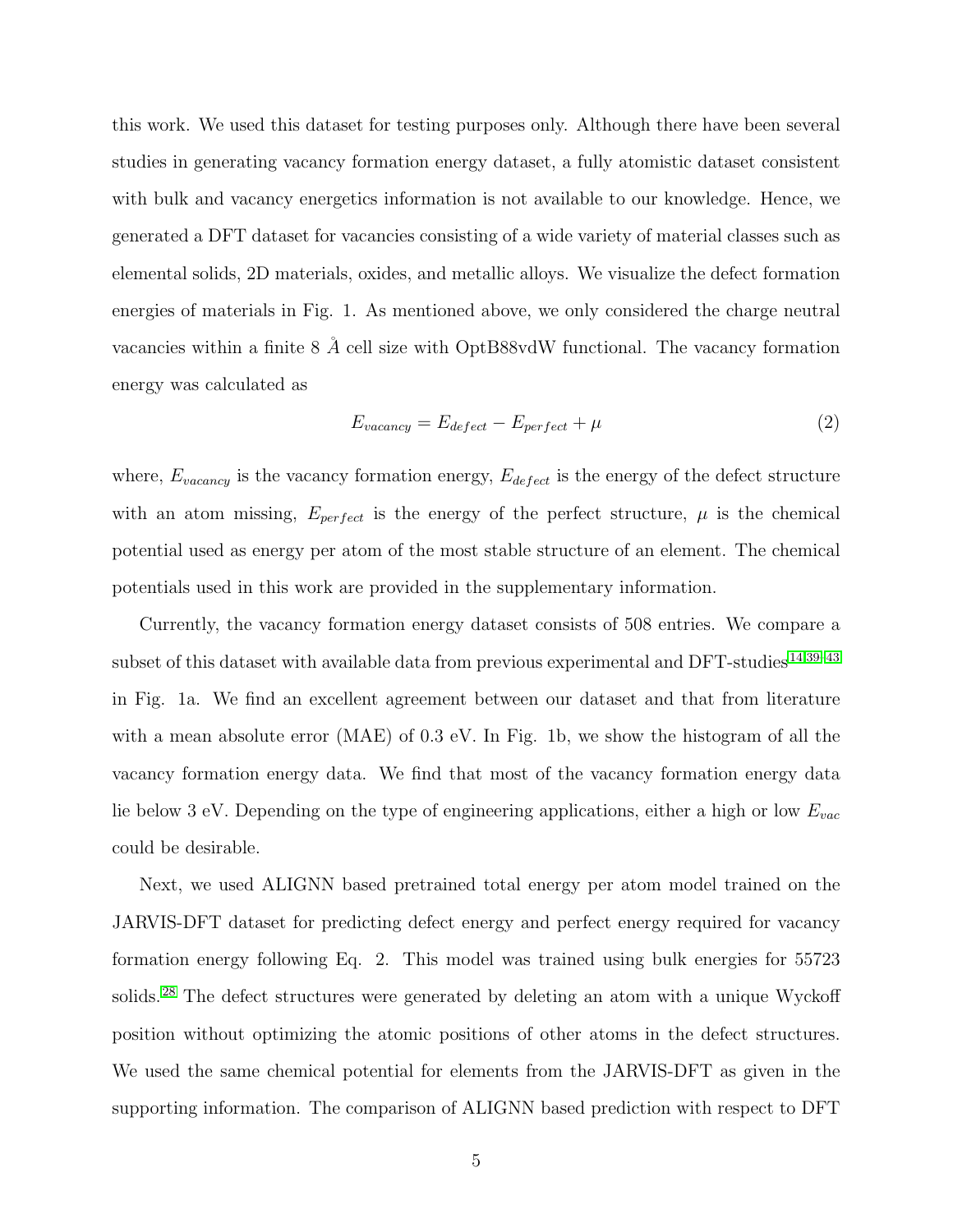

Figure 2: Comparison of DFT and ALIGNN based vacancy formation energy predictions with (Scissor-shift) and without (Original) correction. In Fig. a, we show the performance on the entire DFT dataset generated in this work. Fig.b,c,d show the comparisons for elemental solids, oxides and 2D monolayers respectively.

data is shown with blue dots in Fig. 2a. Interestingly, we observed that there is a noticeable correlation between the ALIGNN direct predictions and DFT data with a mean absolute error of 1.51 eV. However, we found that the ALIGNN based predictions were usually underestimated. To circumvent this issue, we applied a scissor shift by adding 1.3 eV to all the ALIGNN based predictions represented by green dots. Using such a shift, we were able to lower the MAE to 1.0 eV i.e., leading to an overall 33.8 % improvement. The value of 1.3 eV was chosen such that overall MAE is minimized. We noted that the previous reports on machine learning for vacancy formation energies resulted in mean absolute error values of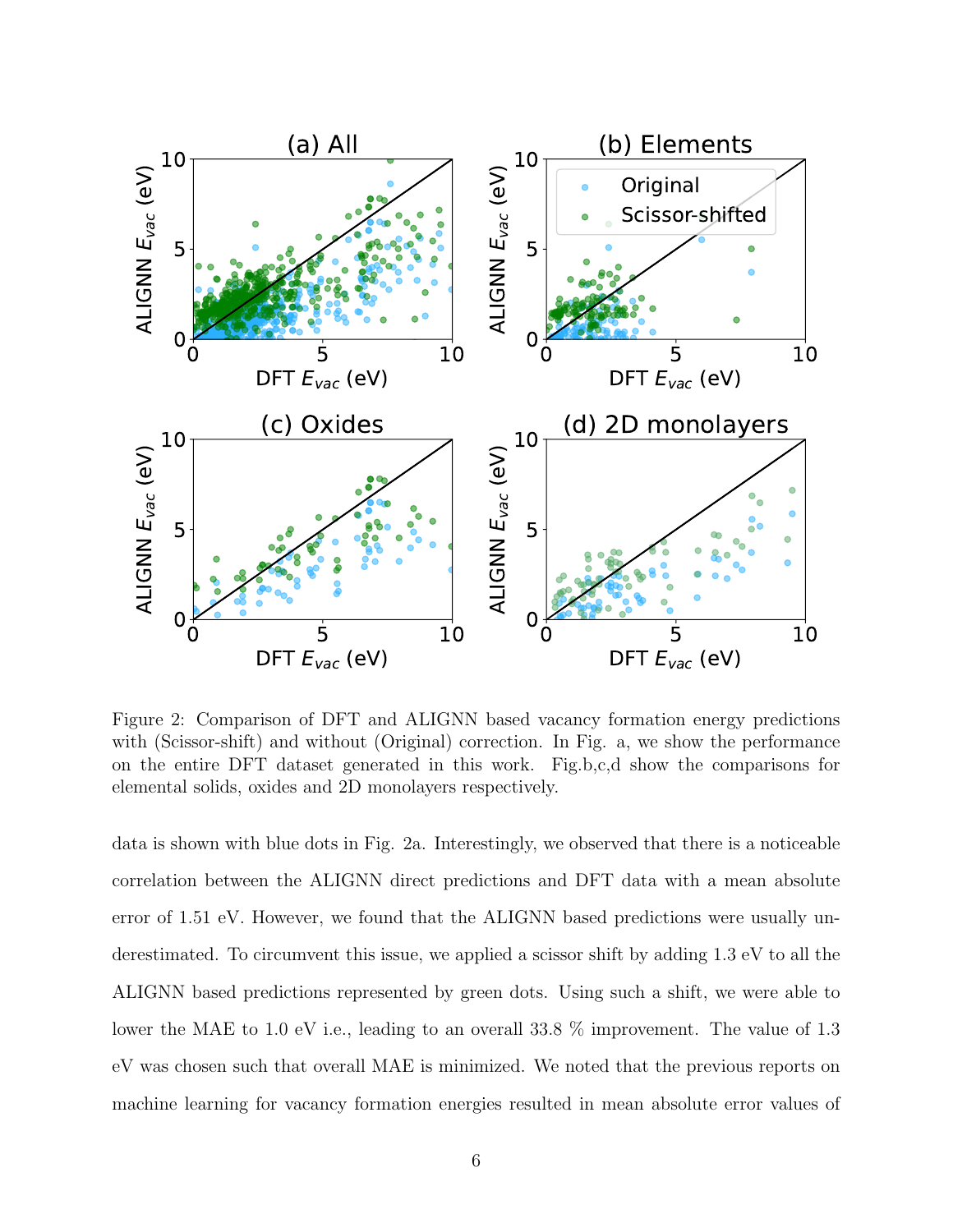

Figure 3: Periodic table trend of 192494 vacancy formation energies predicted from scissorshifted ALIGNN based predictions. We visualize the probability that compounds with vacancy of a given element have vacancy formation energy more than 2 eV.

0.40 eV and 0.67 eV in ref.<sup>[18](#page-12-3)</sup> and ref.<sup>[21](#page-13-6)</sup> respectively. These models were trained on specific material classes such as GeTe system and 2D materials, while the approach used here acts as a generalized application of the model with MAE closer to specific case studies. Additionally, an MAE of 1.0 eV is arguably low considering the range of the vacancy formation energies can be upto 10 eV.

To further analyze the predictions for different types of materials, we compared the DFT and ALIGNN predictions for elemental solids, oxides and 2D monolayers in Fig. 2b, Fig. 2c and Fig. 2d respectively. Corresponding original ALIGNN prediction based MAE and that with scissor-shifted values are shown in Table 1. We found that the ALIGNN based models perform well for 2D monolayer and oxide materials compared to elemental solids and alloys. This behavior can be explained based on the fact that GNN architectures usually perform message passing locally and may work well for insulting materials with fewer bonds rather than for elemental solids and alloy systems which are usually metallic and have delocalized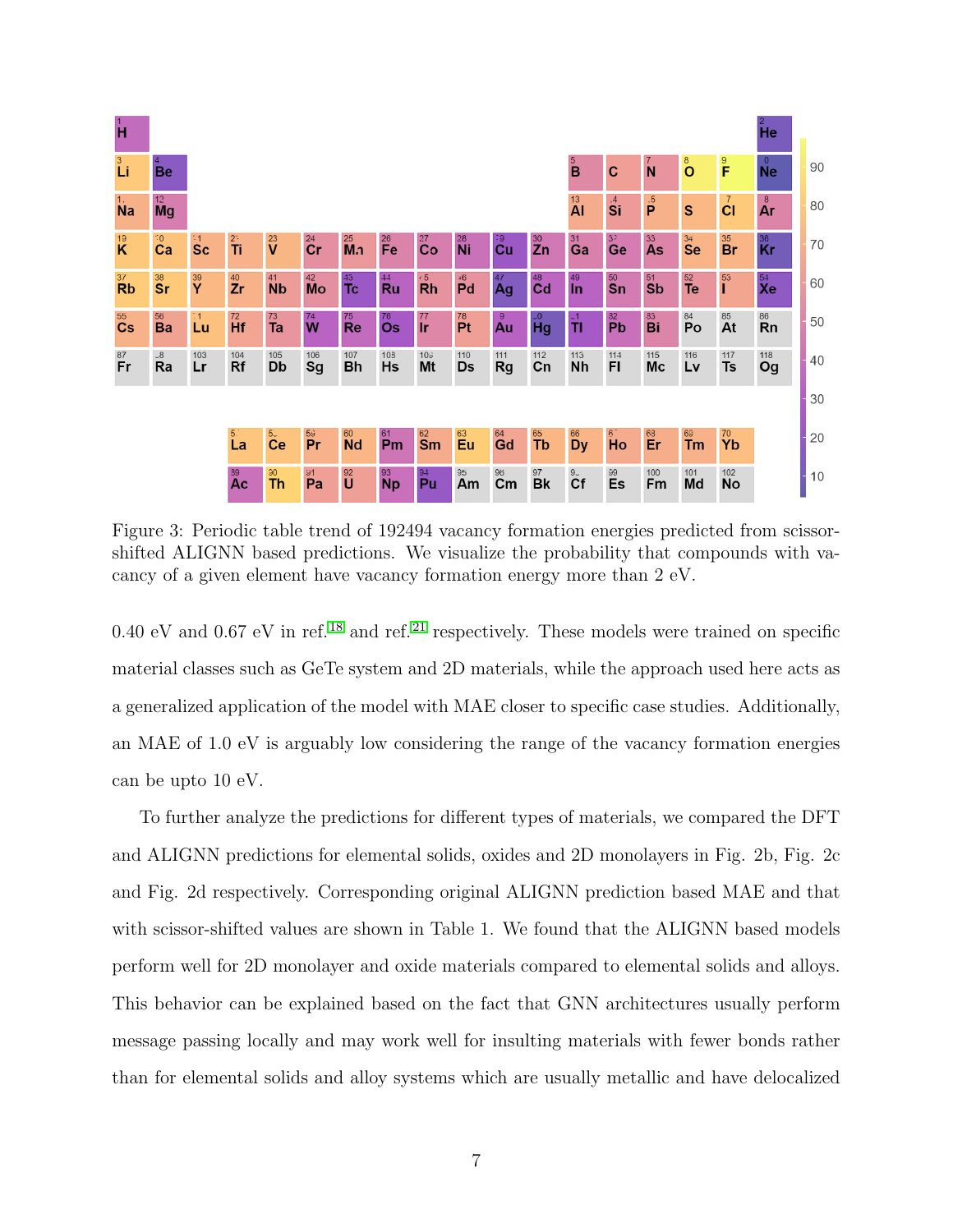Table 1: Analysis and comparison of ALIGNN based vacancy formation energy with respect to DFT dataset. The mean absolute errors (MAE) are calculated for all the values as well as elemental solid, oxide and 2D-monolayer subsets. The corresponding number of entries (Count) are also provided. As the ALIGNN based vacancy formation energies could be underestimated we apply scissor-shift and the improvement ( $\% \Delta$ ) of predictions with (Scissor-shifted) and without scissor shift (Original) are shown.

| Sets       |     |      | Count   Original MAE   Scissor-shift MAE | $\%$ $\Delta$ |
|------------|-----|------|------------------------------------------|---------------|
| All        | 508 | 1.51 | 1.0                                      | 33.8          |
| Elements   | 117 | 1.53 | 1.2                                      | 21.6          |
| Oxides     | 57  | 2.3  | 1.4                                      | 30.4          |
| $2D$ -mono | 68  |      | 1 <sup>0</sup>                           | 36.8          |

electronic structures leading to a higher number of interatomic bonds.

To analyze the effect of training dataset size of energy per atom ALIGNN model on prediction of vacancy formation energies, we trained models for 20 %, 40 %, 60 %, 80 % and 100 % of total energy per atom training data for perfect materials resulting in mean absolute errors of 1.20 eV, 1.22 eV, 1.11 eV, 1.05 eV and 1.0 eV for vacancy formation dataset respectively. Therefore, one possible way to further improve the model would be to include more perfect structures that can have a varied number of bonds for various systems. As the JARVIS-DFT dataset for perfect structures is still growing, we believe the defect property prediction models should further improve in the future.

Now, we applied the above strategy to predict the vacancy formation energies of all the 55723 materials in the JARVIS-DFT leading to 192494 vacancy formation energies. In Fig. 3, we visualize the probability that compounds with the vacancy of a given element have vacancy formation energy of more than 2 eV as a threshold value. Interestingly, we found that C,N,O,F are some of the common elements with high vacancy formation energies. Furthermore, we plot the ALIGNN based vacancy formation energy dataset against OptB88vdW based formation energy available in the JARVIS-DFT database and color code with the corresponding OptB88vdW bandgaps in Fig. 4. We also provided the histogram distribution of the formation energy per atom and vacancy formation energy per atom. Interestingly, we found that high vacancy formation energies were favored by lower formation energies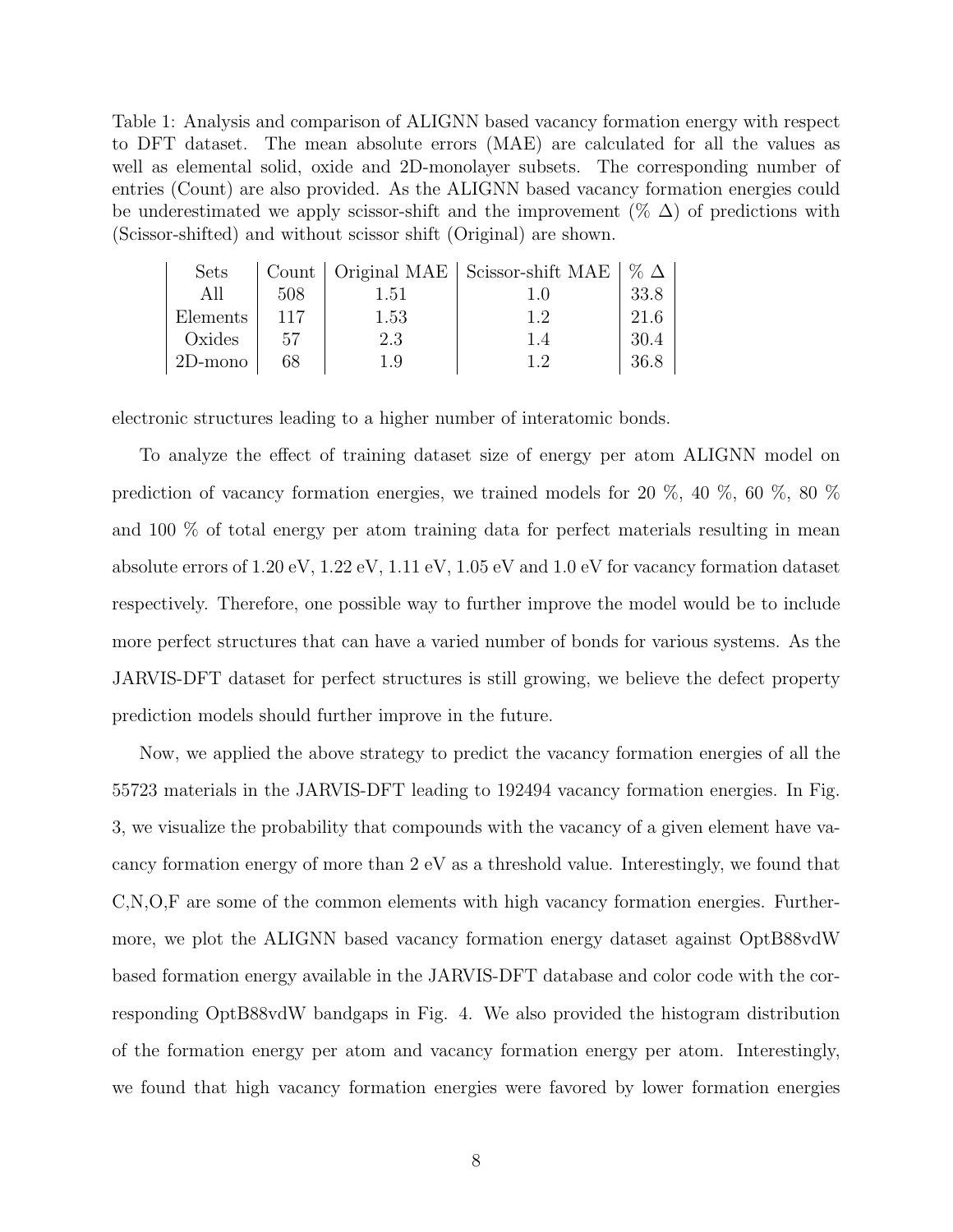

Figure 4: Figure shows ALIGNN vacancy formation energy with scissor-shift (SS) dataset (192494 entires) against OptB88vdW based formation energy available in the JARVIS-DFT database and color coded with corresponding OptB88vdW bandgaps.

per atom and high electronic bandgaps. The vacancy formation energy histogram showed a high peak around 2 eV which was similar to that observed in Fig. 1b. Such analysis helped us understand the entire dataset in a nutshell and can further help in understanding defect energetics for materials design for instance finding materials with high dopability, water splitting etc.

In summary, we have developed a diverse dataset of vacancy formation energies using density functional theory and demonstrate that the total energy per atom model using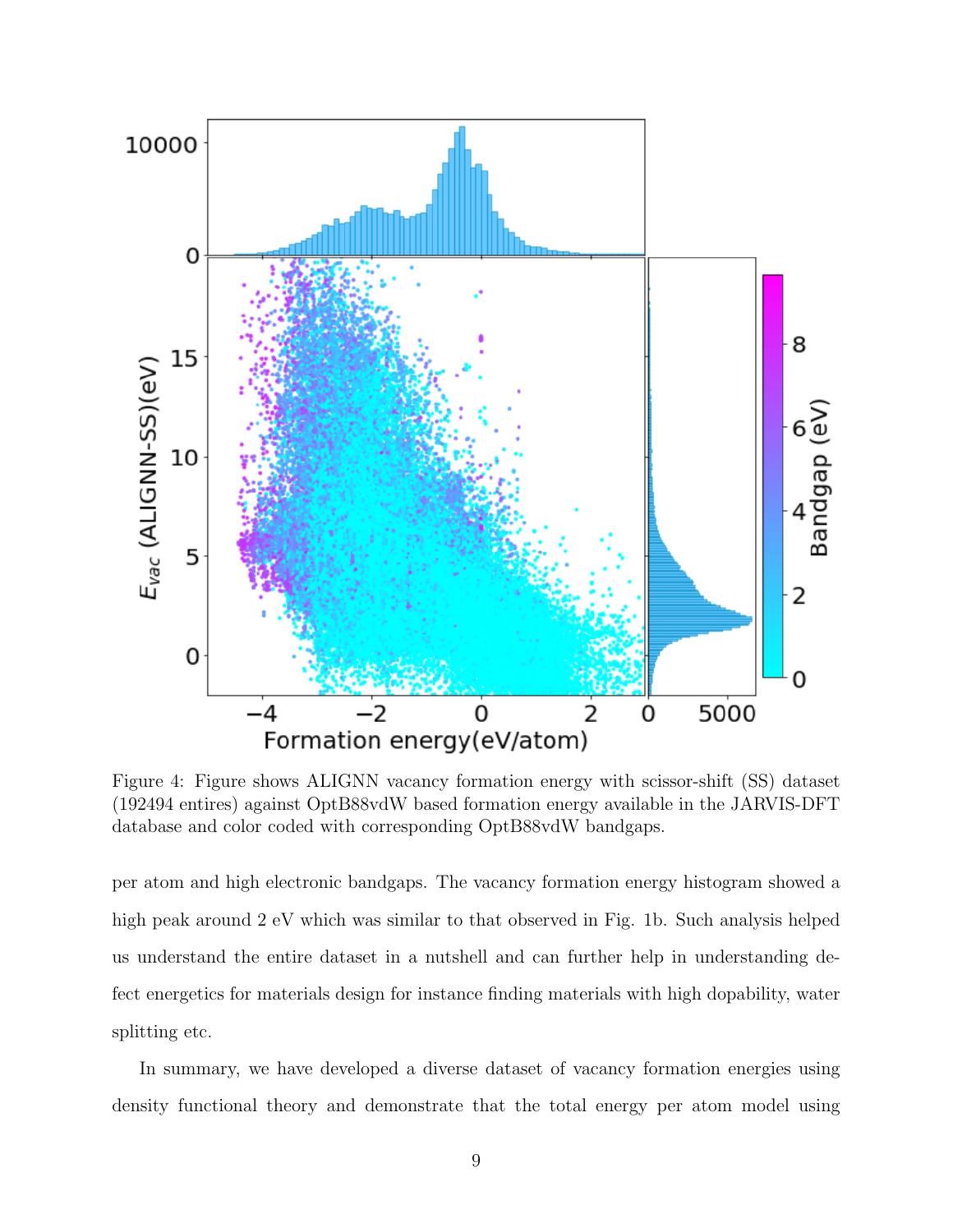ALIGNN can be directly used for predicting vacancy formation energies without the need for additional training data. The defect database can be highly useful for materials science community as there is a strong demand for a benchmark dataset. We have discussed the assumptions used in this work such as excluding charge defects and using finite cell sizes. Also, our work has shown how a state of the art model performs on unseen data without additional data. We have applied a heuristic scissor-shift of energy that further improves the accuracy. Using the current strategy, we have predicted vacancy formation energies of around 55723 compounds with 192494 entries leading to the largest dataset of defect properties, which could have been very expensive from DFT calculations. We provide data from this work as well as machine learning models to help accelerate the design of new materials. Our work has proven that GNN models can not only be useful for perfect materials but also defect systems.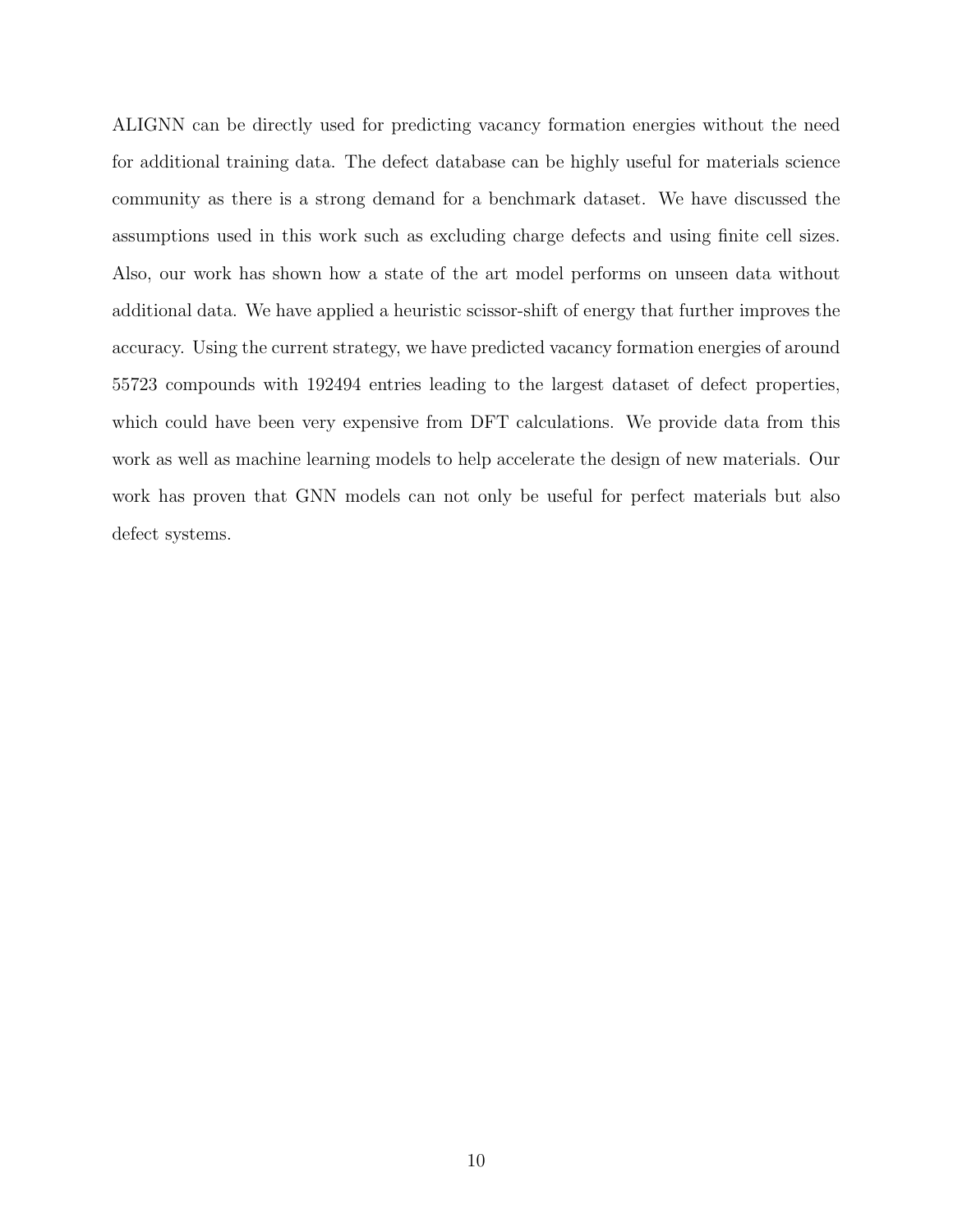### Acknowledgement

K.C. thanks the National Institute of Standards and Technology for funding, computational, and data-management resources. Contributions from K.C. were supported by the financial assistance award 70NANB19H117 from the U.S. Department of Commerce, National Institute of Standards and Technology. DFT calculations were also conducted at the Center for Nanophase Materials Sciences, a US Department of Energy Office of Science User Facility.

## Supporting Information Available

Experimental and previous DFT data for benchmarking, and chemical potential of elemental solids are provided in the supporting information.

# References

- <span id="page-10-0"></span>(1) Hinuma, Y.; Toyao, T.; Kamachi, T.; Maeno, Z.; Takakusagi, S.; Furukawa, S.; Takigawa, I.; Shimizu, K.-i. Density functional theory calculations of oxygen vacancy formation and subsequent molecular adsorption on oxide surfaces. The Journal of Physical Chemistry C 2018, 122, 29435–29444.
- <span id="page-10-1"></span>(2) Emery, A. A.; Saal, J. E.; Kirklin, S.; Hegde, V. I.; Wolverton, C. High-throughput computational screening of perovskites for thermochemical water splitting applications. Chemistry of Materials 2016, 28, 5621–5634.
- (3) Watkins, M.; Pan, D.; Wang, E. G.; Michaelides, A.; VandeVondele, J.; Slater, B. Large variation of vacancy formation energies in the surface of crystalline ice. Nature materials 2011, 10, 794–798.
- (4) Emery, A. A.; Wolverton, C. High-throughput DFT calculations of formation energy,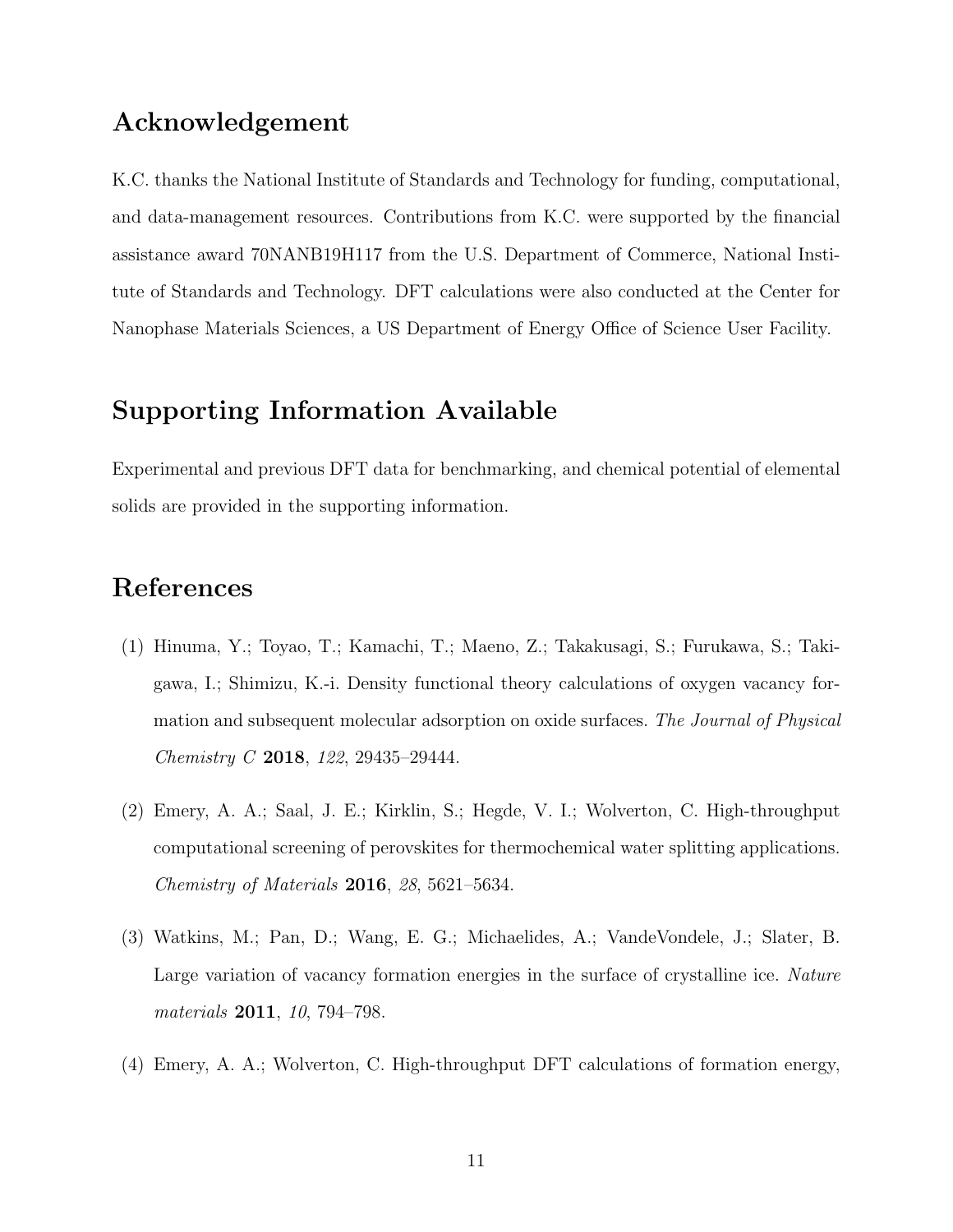stability and oxygen vacancy formation energy of ABO3 perovskites. Scientific data 2017, 4, 1–10.

- (5) Yu, X.; Zhan, Z.; Rong, J.; Liu, Z.; Li, L.; Liu, J. Vacancy formation energy and size effects. Chemical Physics Letters 2014, 600, 43–45.
- (6) Shang, S.-L.; Zhou, B.-C.; Wang, W. Y.; Ross, A. J.; Liu, X. L.; Hu, Y.-J.; Fang, H.-Z.; Wang, Y.; Liu, Z.-K. A comprehensive first-principles study of pure elements: Vacancy formation and migration energies and self-diffusion coefficients. Acta Materialia 2016, 109, 128–141.
- (7) Yan, X.; Zhao, Q.; Chen, A. P.; Zhao, J.; Zhou, Z.; Wang, J.; Wang, H.; Zhang, L.; Li, X.; Xiao, Z., et al. Vacancy-induced synaptic behavior in 2D WS2 nanosheet–based memristor for low-power neuromorphic computing. *Small* **2019**, 15, 1901423.
- (8) Parmar, N. S.; Boatner, L. A.; Lynn, K. G.; Choi, J.-W. Zn vacancy formation energy and diffusion coefficient of CVT ZnO crystals in the sub-surface micron region. Scientific reports 2018, 8, 1–8.
- (9) Ita, J.; Cohen, R. E. Effects of pressure on diffusion and vacancy formation in MgO from nonempirical free-energy integrations. Physical Review Letters 1997, 79, 3198.
- <span id="page-11-0"></span>(10) Huh, W.; Lee, D.; Lee, C.-H. Memristors based on 2D materials as an artificial synapse for neuromorphic electronics. Advanced Materials 2020, 32, 2002092.
- <span id="page-11-1"></span> $(11)$  McKee, B.; Triftshäuser, W.; Stewart, A. Vacancy-formation energies in metals from positron annihilation. Physical Review Letters 1972, 28, 358.
- <span id="page-11-2"></span>(12) Choudhary, K.; Biacchi, A. J.; Ghosh, S.; Hale, L.; Walker, A. R. H.; Tavazza, F. Highthroughput assessment of vacancy formation and surface energies of materials using classical force-fields. Journal of Physics: Condensed Matter 2018, 30, 395901.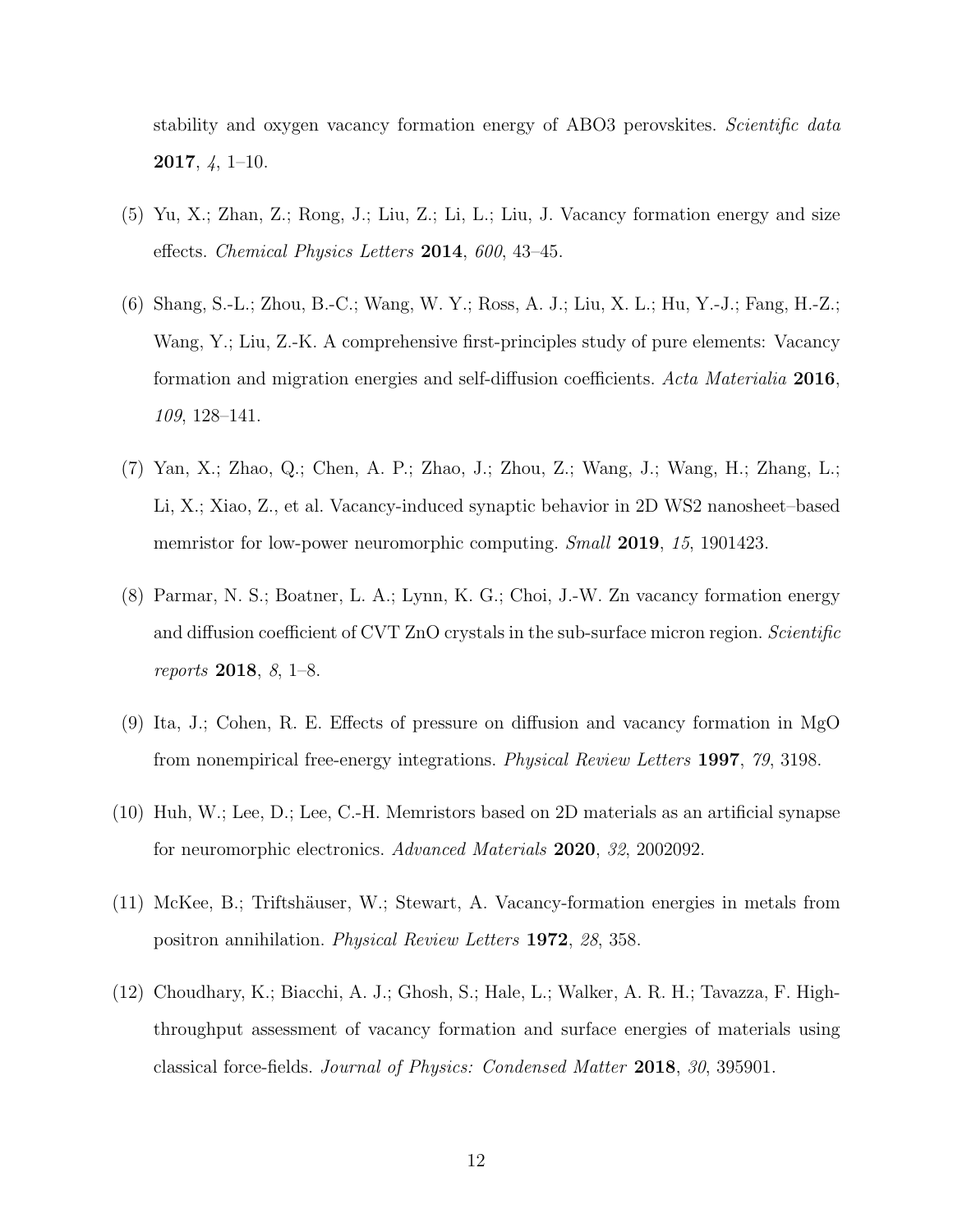- <span id="page-12-0"></span>(13) Huygh, S.; Bogaerts, A.; Van Duin, A. C.; Neyts, E. C. Development of a ReaxFF reactive force field for intrinsic point defects in titanium dioxide. Computational materials science 2014, 95, 579–591.
- <span id="page-12-1"></span>(14) Medasani, B.; Haranczyk, M.; Canning, A.; Asta, M. Vacancy formation energies in metals: A comparison of MetaGGA with LDA and GGA exchange–correlation functionals. Computational Materials Science 2015, 101, 96–107.
- (15) Ding, H.; Medasani, B.; Chen, W.; Persson, K. A.; Haranczyk, M.; Asta, M. PyDII: a Python framework for computing equilibrium intrinsic point defect concentrations and extrinsic solute site preferences in intermetallic compounds. Computer Physics Communications 2015, 193, 118–123.
- (16) Goyal, A.; Gorai, P.; Anand, S.; Toberer, E. S.; Snyder, G. J.; Stevanovic, V. On the dopability of semiconductors and governing material properties. Chemistry of Materials 2020, 32, 4467–4480.
- <span id="page-12-2"></span> $(17)$  Goyal, A.; Gorai, P.; Peng, H.; Lany, S.; Stevanović, V. A computational framework for automation of point defect calculations. Computational Materials Science 2017, 130, 1–9.
- <span id="page-12-3"></span>(18) Cheng, Y.; Zhu, L.; Wang, G.; Zhou, J.; Elliott, S. R.; Sun, Z. Vacancy formation energy and its connection with bonding environment in solid: A high-throughput calculation and machine learning study. Computational Materials Science 2020, 183, 109803.
- (19) Arrigoni, M.; Madsen, G. K. Evolutionary computing and machine learning for discovering of low-energy defect configurations. npj Computational Materials 2021, 7, 1–13.
- (20) Manzoor, A.; Arora, G.; Jerome, B.; Linton, N.; Norman, B.; Aidhy, D. S. Machine Learning Based Methodology to Predict Point Defect Energies in Multi-Principal Element Alloys. Frontiers in Materials 2021, 8, 129.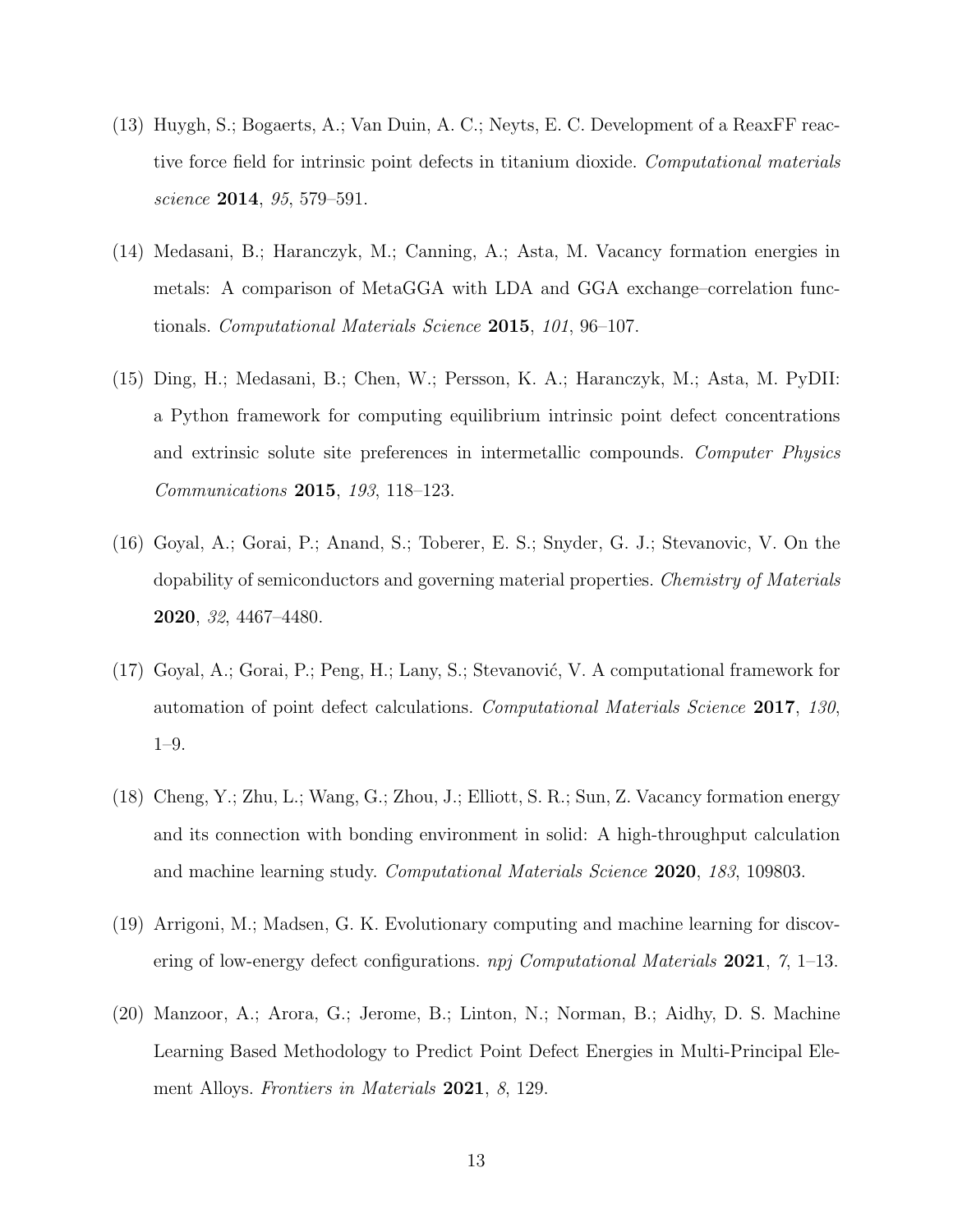- <span id="page-13-6"></span>(21) Frey, N. C.; Akinwande, D.; Jariwala, D.; Shenoy, V. B. Machine learning-enabled design of point defects in 2d materials for quantum and neuromorphic information processing. ACS nano 2020, 14, 13406–13417.
- (22) Mannodi-Kanakkithodi, A.; Xiang, X.; Jacoby, L.; Biegaj, R.; Dunham, S. T.; Gamelin, D. R.; Chan, M. K. Universal machine learning framework for defect predictions in zinc blende semiconductors. Patterns 2022, 3, 100450.
- <span id="page-13-0"></span>(23) Sharma, V.; Kumar, P.; Dev, P.; Pilania, G. Machine learning substitutional defect formation energies in ABO3 perovskites. Journal of Applied Physics 2020, 128, 034902.
- <span id="page-13-1"></span>(24) Choudhary, K.; DeCost, B.; Chen, C.; Jain, A.; Tavazza, F.; Cohn, R.; Park, C. W.; Choudhary, A.; Agrawal, A.; Billinge, S. J., et al. Recent advances and applications of deep learning methods in materials science. npj Computational Materials 2022, 8, 1–26.
- <span id="page-13-5"></span>(25) Choudhary, K.; Yildirim, T.; Siderius, D. W.; Kusne, A. G.; McDannald, A.; Ortiz-Montalvo, D. L. Graph neural network predictions of metal organic framework CO2 adsorption properties. Computational Materials Science 2022, 210, 111388.
- (26) Fung, V.; Zhang, J.; Juarez, E.; Sumpter, B. G. Benchmarking graph neural networks for materials chemistry. npj Computational Materials 2021, 7, 1–8.
- <span id="page-13-2"></span>(27) Fung, V.; Hu, G.; Ganesh, P.; Sumpter, B. G. Machine learned features from density of states for accurate adsorption energy prediction. Nature communications 2021, 12, 1–11.
- <span id="page-13-3"></span>(28) Choudhary, K.; DeCost, B. Atomistic Line Graph Neural Network for improved materials property predictions. npj Computational Materials 2021, 7, 1–8.
- <span id="page-13-4"></span>(29) Choudhary, K.; Garrity, K. F.; Reid, A. C.; DeCost, B.; Biacchi, A. J.; Hight Walker, A. R.; Trautt, Z.; Hattrick-Simpers, J.; Kusne, A. G.; Centrone, A.,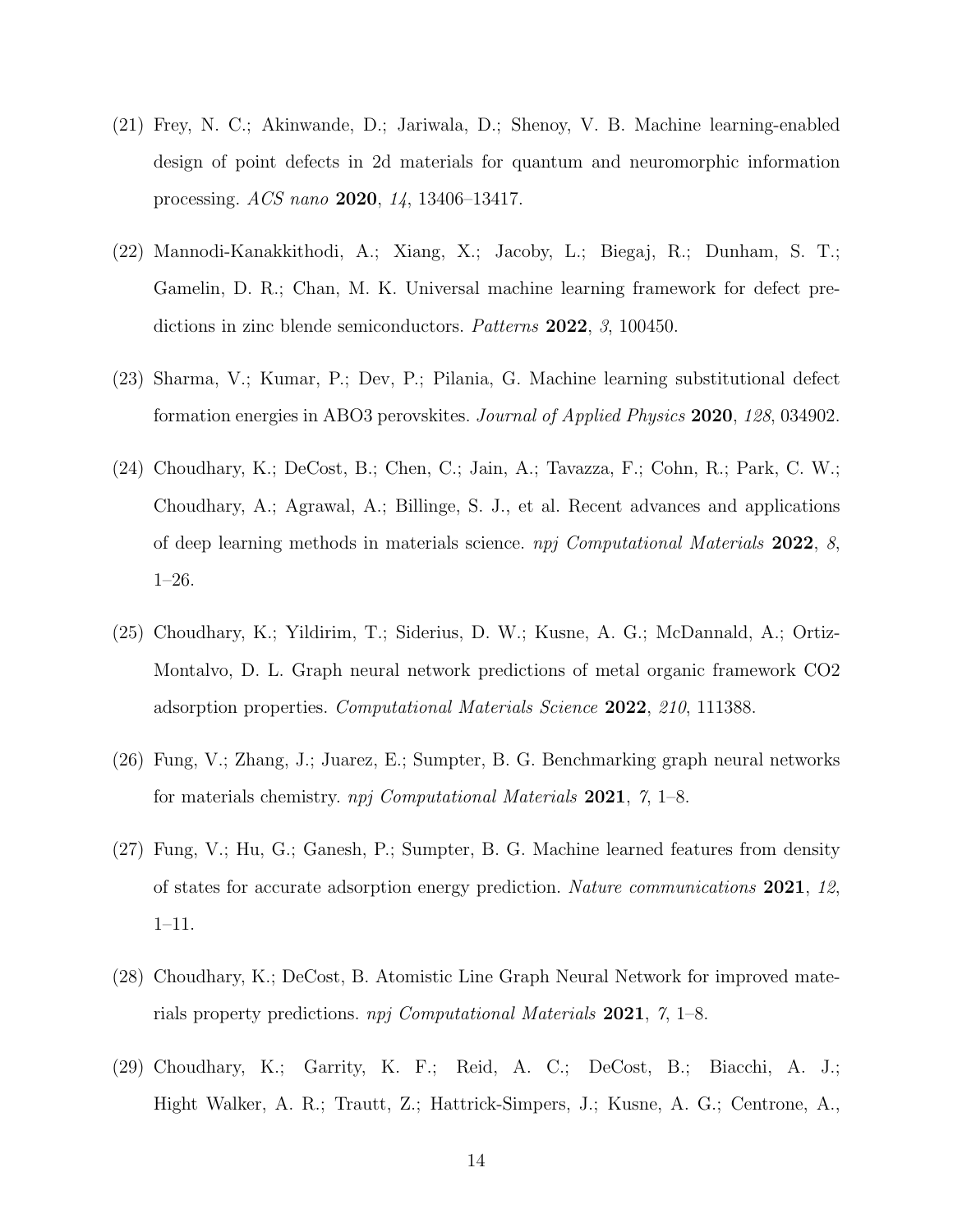et al. The joint automated repository for various integrated simulations (JARVIS) for data-driven materials design. npj Computational Materials 2020, 6, 1–13.

- <span id="page-14-0"></span>(30) Klimeš, J.; Bowler, D. R.; Michaelides, A. Chemical accuracy for the van der Waals density functional. Journal of Physics: Condensed Matter 2009, 22, 022201.
- <span id="page-14-1"></span>(31) Blöchl, P. E. Projector augmented-wave method. *Physical review B* 1994,  $50$ , 17953.
- <span id="page-14-2"></span> $(32)$  Kresse, G.; Furthmüller, J. Efficient iterative schemes for ab initio total-energy calculations using a plane-wave basis set. Physical review B 1996, 54, 11169.
- <span id="page-14-3"></span>(33) Kresse, G.; Furthmüller, J. Efficiency of ab-initio total energy calculations for metals and semiconductors using a plane-wave basis set. Computational materials science 1996, 6, 15–50.
- <span id="page-14-4"></span>(34) Choudhary, K.; Tavazza, F. Convergence and machine learning predictions of Monkhorst-Pack k-points and plane-wave cut-off in high-throughput DFT calculations. Computational materials science 2019, 161, 300–308.
- <span id="page-14-5"></span>(35) Choudhary, K.; Garrity, K. Designing High-Tc Superconductors with BCSinspired Screening, Density Functional Theory and Deep-learning. arXiv preprint arXiv:2205.00060 2022,
- <span id="page-14-6"></span>(36) Kaundinya, P. R.; Choudhary, K.; Kalidindi, S. R. Prediction of the electron density of states for crystalline compounds with Atomistic Line Graph Neural Networks (ALIGNN).  $arXiv$  preprint  $arXiv:2201.08348$  2022,
- <span id="page-14-7"></span>(37) Paszke, A.; Gross, S.; Massa, F.; Lerer, A.; Bradbury, J.; Chanan, G.; Killeen, T.; Lin, Z.; Gimelshein, N.; Antiga, L., et al. Pytorch: An imperative style, highperformance deep learning library. Advances in neural information processing systems 2019, 32 .